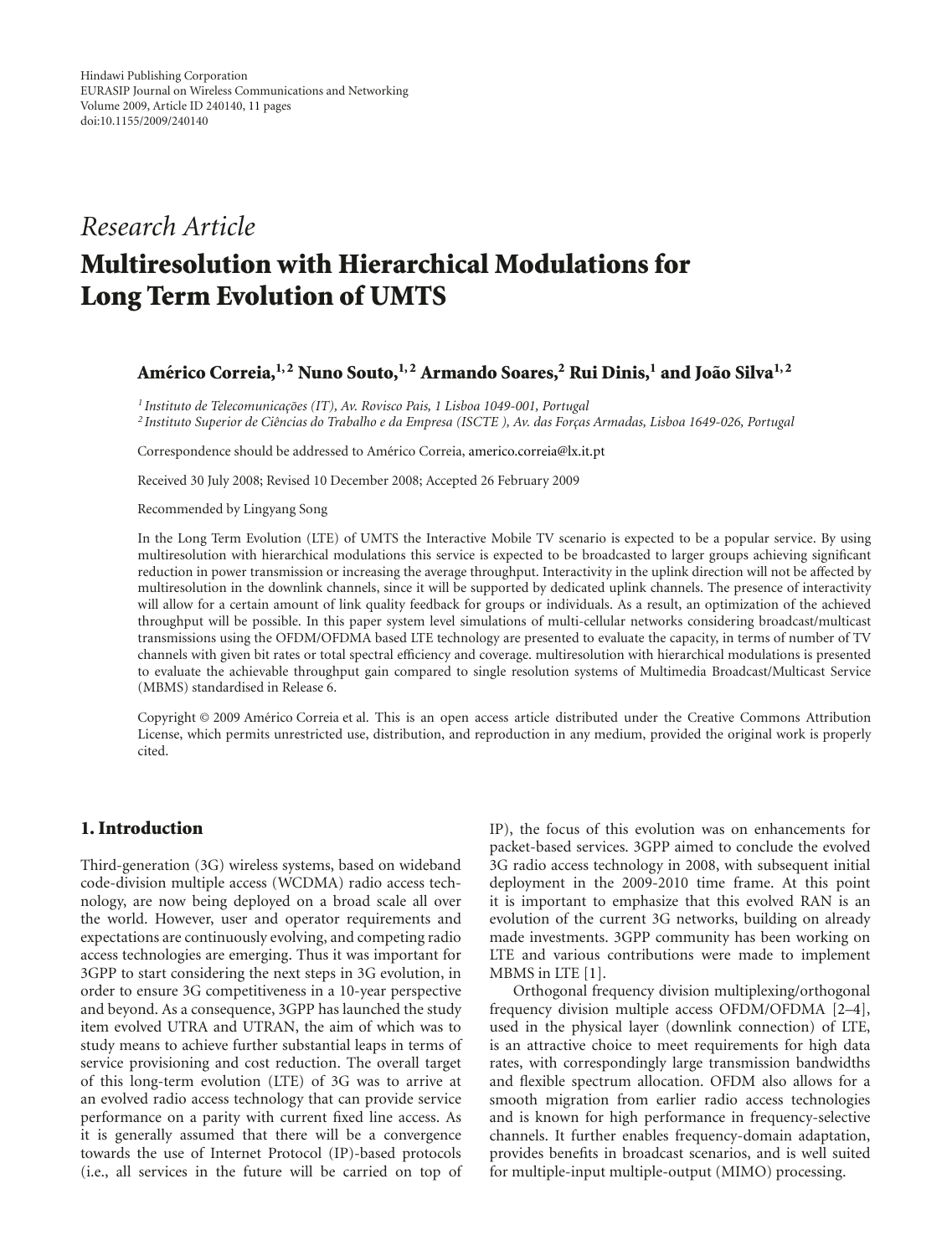The possibility to operate in vastly different spectrum allocations is essential. Different bandwidths are realized by varying the number of subcarriers used for transmission, while the subcarrier spacing remains unchanged. In this way operation in spectrum allocations of 1.4, 3, 5, 10, 15, and 20 MHz can be supported.

For MBMS support within a certain cell coverage area for a given coverage target, the (Modulation and Coding Scheme) MCS of the MBMS transport channel typically has to be designed under worst-case assumptions. Apart from cell-edge users experiencing large intercell-interference, users with better channel conditions (closer to the base station) could receive the same service with a better quality (e.g., video resolution), as their receiving SNR would allow usage of a higher-rate MCS. Hierarchical modulation [5– 8], which has been specified for broadcast systems like (Digital Video Broadcast Terrestrial) DVB-T or MediaFLO, is one way of accounting for unequal receiving conditions. Here, a signal constellation like 16QAM, with each symbol being represented by four bits, is interpreted in a sense that the two first bits belong to an underlying QPSK alphabet. This enables the use of two independent data streams with different sensitivity requirements. In the example above, the so-called high priority stream employs QPSK modulation and is designed to cover the whole service area. The lowpriority stream requires the constellation to be demodulated as 16QAM, and provides an additional or refined service via the two additional bits. These may transport an additional MBMS channel with a different type of service, or an enhancement stream that, for example, leads to enhancing the resolution of the base stream. A design parameter that determines the constellation layout allows the control of the amount of distortion that the enhancements symbols add to the baseline constellation, and can be used to control the ratio of coverage areas or service data rates. Theoretical evaluation of this type of modulations where it is explicitly shown the dependence of the individual bit streams performance on the constellation design parameter has been previously presented in [9, 10].

Introducing multiresolution in a broadcast system mainly affects two parts, source coding and distribution/signalling. Until recently the source coding has been aimed toward achieving the highest compression ratio possible [11]. With the development of cellular phones to competent multimedia terminals and integration of the cellular networks with the Internet, the result is a more heterogeneous network with regard to terminal capabilities and connection speed.

In this work it is assumed that scalable source coders are used and scalability is done in layers. It consists of one basic layer to encode the basic quality and consecutive refinement or enhancement layers for higher quality. The source coder can generate a total of L layers. For simplicity it is also assumed that all layers require the same data rate and target bit error rate. Specifically for broadcast and multicast transmissions in a mobile cellular network, depending on the communication link conditions, some receivers will have better signal-to-noise ratios (SNR) than others and thus the capacity of the communication link for these users is higher.

Hierarchical constellations and MIMO (spatial multiplexing [12, 13]) are methods to offer multiresolution. The authors of this paper have previously analyzed and evaluated these two forms of multiresolution considering the WCDMA technology in [14–16]. In OFDMA-based networks, the transmission of different fractions of the total set of subcarriers (chunks) depending on the position of the mobiles is another way to offer multiresolution. Any of these methods is able to provide unequal bit error protection. In any case there are two or more classes of bits with different error protection, to which different streams of information can be mapped. Regardless of the channel conditions, a given user always attempts to demodulate both the more protected bits and the other bits that carry the additional resolution. Depending on its position inside the cell more or less blocks with additional resolution will be correctly received by the mobile user. However, the basic quality will be always correctly received independently of the position of any user, within the 95% coverage target.

For increasing distance between terminals and base station decreasing bit rates are correctly received due to the decrease of SNR. Adaptive Modulation and Coding (AMC) is a technique that maximizes the total throughput for unicast transmissions. The decrease of SNR with the distance is common to unicast or broadcast/multicast transmissions. However for broadcast/multicast the same video content is transmitted and AMC is not possible without personal uplink feedback. With the introduction of multiresolution techniques the maximization of the total throughput is the goal to achieve. System-level simulations for broadcast/multicast with multiresolution are necessary to evaluate the achievable throughput gain compare to single resolution systems.

In this paper Section 2 refers to the objectives and requirements, in Section 3 the evaluation methodology and simulation assumptions are presented. In Section 4 the system level results are presented, and finally in Section 5 the summary and conclusions are presented.

#### **2. Objectives and Requirements**

The introduction of hierarchical modulation in a broadcast cellular system requires a scalable video coded as shown in Figure 1 [11, 14], where the base layer transmission provides the minimum quality, and one or more enhancement layers offer improved quality at increasing bit/frame rates and resolutions. This method significantly decreases the storage costs of the content provider compared to the simulcast distribution where for a single video sequence excessive video sequences must be stored at the server to enable its distribution to different customers with different terminal capabilities. Besides being a potential solution for content adaptation, scalable video schemes may also allow an efficient usage of radio resources in enhanced MBMS.

According to Release 6 of 3GPP the single resolution scheme corresponds to transmission of QPSK with more than 95% coverage. The assignment of the fraction of the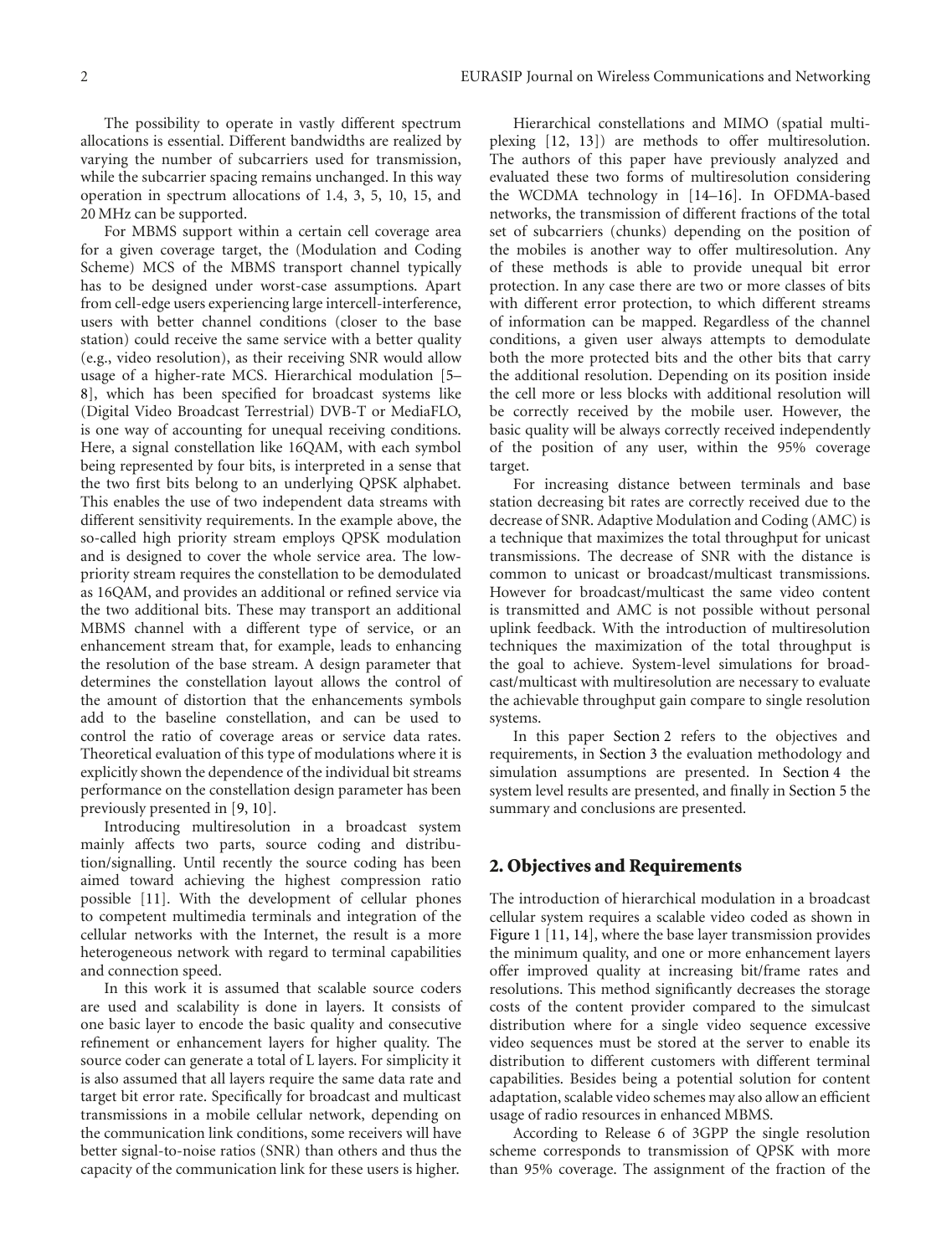

Figure 1: Scalable video transmission.

total transmission power reserved for MBMS has implications in the coverage and average throughput of the multiresolution based on the hierarchical 16-QAM scheme. The multicell interference distribution has also strong impact in the coverage and throughput. An interesting design parameter is the channel bit rate (and its coding rate) associated to the multiresolution scheme. An optimization of this parameter has also strong impact in the achievable coverage and average throughputs.

Regardless of the channel conditions and user location, a given user always attempts to demodulate both the base layer and the enhancement layer carrying additional resolution. For good multiresolution design, the basic information will be always correctly received independently of the position of any user, within the 95% coverage target. However, depending on its position inside the cell more or less blocks with additional resolution will be correctly received by the mobile user.

The objective of this work is the design of multiresolution schemes in different scenarios, namely, multicell with intercell interference without and with macrodiversity support, and to measure the corresponding multiresolution gain of total throughput compared to the reference total throughput of the single resolution scheme based on the QPSK transmission.

## **3. Evaluation Methodology and Simulation Assumptions**

Typically, radio network simulations can be classified as either link level (radio link between the base station and the user terminal) or system level (several base stations with large number of mobile users). A single approach would be preferable, but the complexity of such simulator (including everything from transmitted waveforms to multicell network) is far too high for the required simulation resolutions



Figure 2: Interaction between link level simulator and system level simulator.

and simulation time. Therefore, separate but interconnected link and system level approaches are needed.

The link level simulator is needed for the system simulator to build a receiver model that can predict the receiver (Block Error Rate/Bit Error Rate) BLER/BER performance, taking into account channel estimation, interleaving, modulation, receiver structure, and decoding. The system level simulator is needed to model a system with a large number of mobiles and base stations, and algorithms operating in such a system.

As the simulation is divided in two parts, an approach of linking between the two simulators must be defined. Conventionally, the information obtained from the link level simulator is inserted in the system level simulator through the utilization of a specific performance parameter (BLER) corresponding to a determined signal to interference plus noise ratio (SNR) estimated in the terminal or base station. In Figure 2 is shown the simulators interaction.

*3.1. Link-Level Simulator Design.* The link-level simulator (LLS) was developed in Matlab and took into account the specifications of 3GPP MBMS Release 7 [17] regarding to the signal processing of transport and physical channels and satisfying two essential requirements:

- (i) serve as reference for all the link level simulations with multiresolution and parameters estimation,
- (ii) serve as a platform to the different multiresolution improvements tested and quantified.

Typical time interval of each link level simulation is 0.5 seconds (as shown in Table 1). The entire OFDMA signal processing at the transmitter was included in the LLS as well as several different receiver structures. To achieve reliable channel estimation and data detection we employ a receiver capable of jointly performing these tasks through iterative processing. The structure of the iterative receiver is shown in Figure 3 (see also [18]).

The receiver structure for additive white Gaussian noise (AWGN) channel is less complex (only a few turbo-decoder iterations and no channel estimation nor channel equalization required).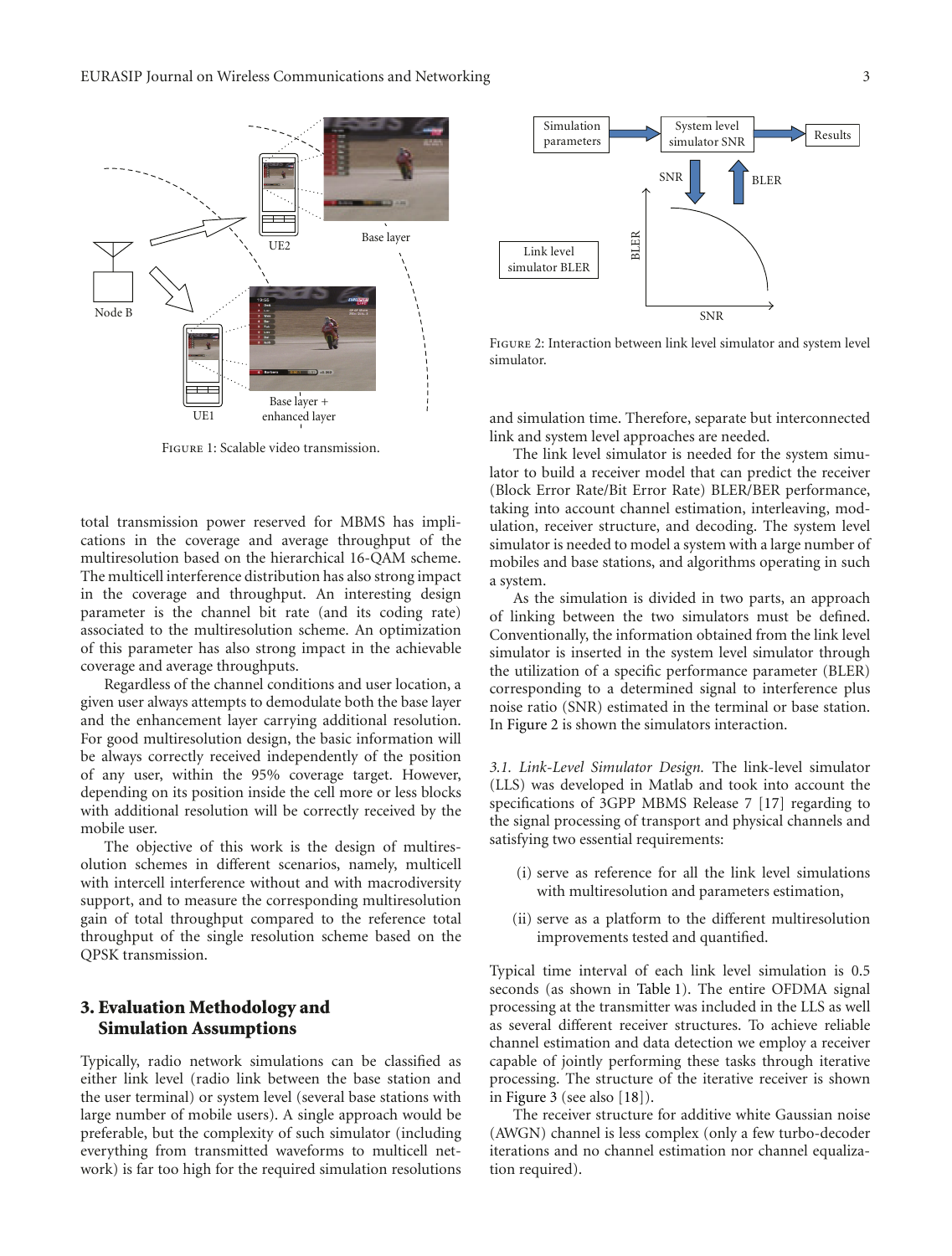

Figure 3: Iterative receiver structure**.**

Multipath Rayleigh fading channels were considered in the simulator due to the sensitivity of hierarchical high-order QAM modulations to the channel parameters estimation. As indicated the receiver structure is nonlinear, iterative, and includes channel parameters estimation for the analyzed multipath Rayleigh fading channel [19]. This explains why we used a different approach for the link level simulations compared to the typical 3GPP methodology which maps against coded AWGN curves for various transport formats.

*3.2. Radio Access Network System Level Simulator.* For the purpose of validating the work presented in this section, it was developed a system level simulator in Java, using a discrete event-based philosophy, which captures the dynamic behavior of the Radio Access Network System. This dynamic behavior includes the user (e.g., mobility and variable traffic demands), radio interface and (Radio Access Network) RAN with some level of abstraction. The system level simulator (SLS) works at Transmission Time Interval (TTI) rate and typical time interval of each simulation is 600 seconds. Table 1 shows the simulation parameters. It presents the parameters used in the link and system level simulations based on 3GPP documents [20– 23].

The channel model used in the system level simulator considers three types of losses: distance loss, shadowing loss and multipath fading loss (one value per TTI). The model parameters depend on the environment. For the distance loss the Okumura-Hata Model from the COST 231 project was used (see [24]). Shadowing is due to the existence of large obstacles like buildings and the movement of UEs in and out of the shadows. This is modelled through a process with a lognormal distribution and a correlation distance. The multipath fading in the system level simulator corresponds to the 3GPP channel model, where the ITU Vehicular A (30 km/h) (see [19] Annex B) environment was chosen as reference. The latter model was also used in the link level simulator but at much higher rate. Vehicular A (with velocity

 $v = 30 \text{ km/h}$ ) channel model was chosen because it is an important test channel in 3GPP specifications also, it allows for direct comparison with previous system level simulations done by the authors [25]. In OFDM systems the important parameter is the maximum delay of the multipath profile and its relation with the duration of the time guard between OFDM symbols to avoid intersymbol interference. 3GPP has specified a short time guard with about 4.75 *μ*s and a long one with  $16.67 \mu s$ . The long-time guard was considered in this paper, making the performance less sensitive to the chosen propagation channel. However, there is a reduction of the transmitted bit rates.

In the radio access network subsystem system level simulator only the resulting fading loss of the channel model, expressed in dB, is taken into account. The fading model is provided by the link level simulator through a trace of average fading values (in dB), one per Transmission Time Interval (TTI) or Subframe duration. For each environment the mobile speed is the same and several traces of fading values are provided for each pair of antenna. A uniform distribution of mobile users is generated at the beginning of each simulation. Typical number of users chosen for each simulation run was 20 per sector. Each mobile has random mobility with the specified 30 km/h.

Dynamic system level simulators like the one presented in this paper are very accurate, the main limitation is the hypothetical urban macrocellular test scenario that is different from any real one.

Figure 4 illustrates the cellular layout (trisectorial antenna pattern) indicating the fractional frequency reuse of 1/3 considered in the system level simulations. 1/3 of the available bandwidth was used in each sector to reduce the multicell interference. As indicated in Figure 4, the identification of the sources of multicell interference, that is, use of the same adjacent subcarriers (named physical resource blocks or chunks), is given by the sectors with the same colour/number, namely, red/one, green/two, or yellow/three.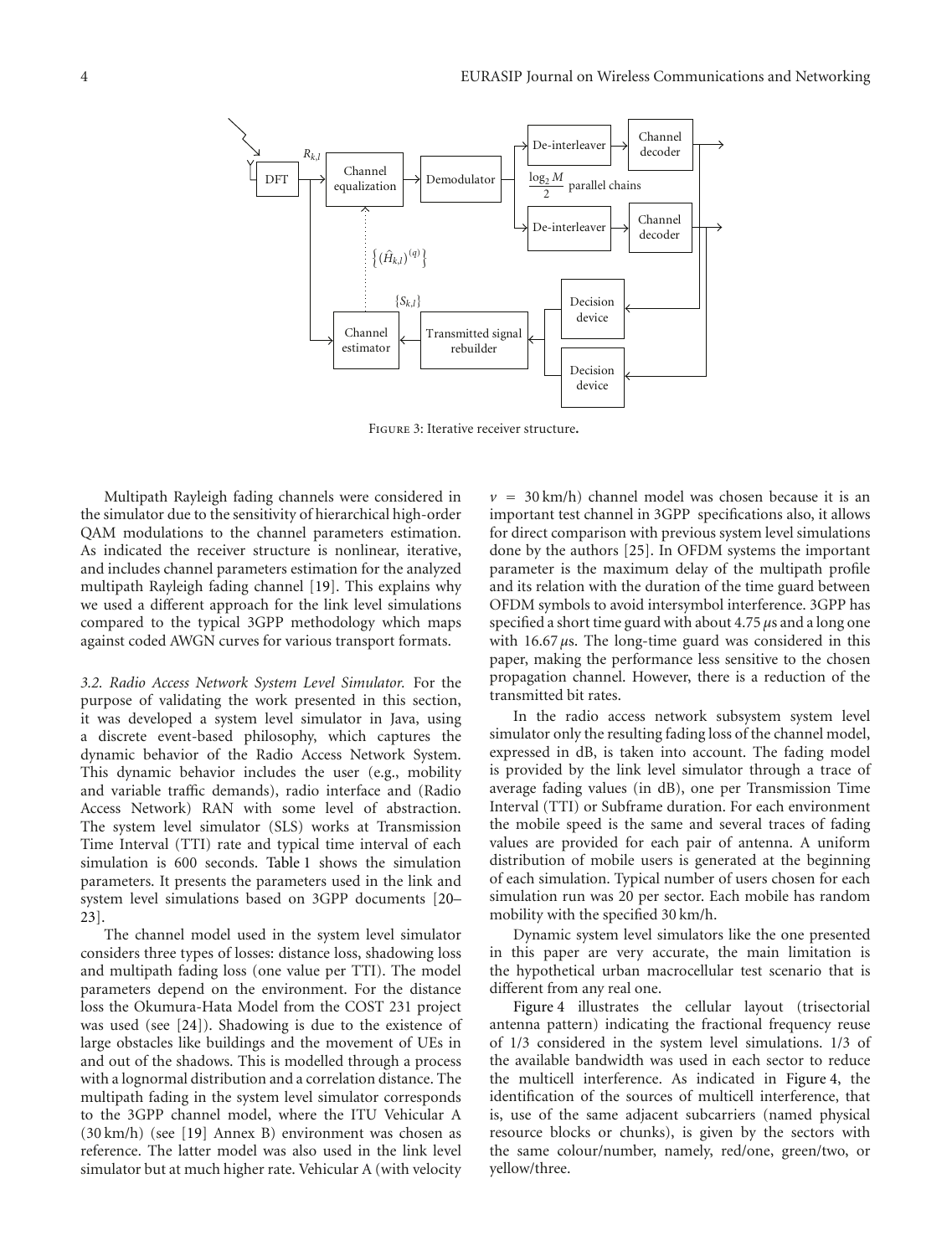| Transmission bandwidth                         | $10\,\mathrm{MHz}$ |
|------------------------------------------------|--------------------|
| Cyclic prefix size                             | 72                 |
| FFT Size                                       | 1024               |
| Carriers space (kHz)                           | 15                 |
| Available bandwidth                            | 9 MHz              |
| Sample time (ns)                               | 130                |
| Max Tx Power (dBm)/sector                      | 46                 |
| Number of used subcarriers/sector              | 200                |
| Number of used subcarriers/cell                | 600                |
| Freq. Reuse                                    | 1/3                |
| Subframe duration (ms)                         | 0.5                |
| Interfering cells transmit with % of Max Power | 90                 |
| Cell Radius (m)                                | 750                |
| InterSite Distance (m)                         | 1500               |
| Cellular layout                                | Hexagonal          |
| Sectors                                        | 3 sectors/cell     |
| Number of cell sites                           | 19                 |
| Antenna gain of the base station               | 17.5 dBi           |
| Width of beam of the antenna at $-3$ dB        | 70 degrees         |
| Front/Back ratio of the antenna                | 20 dB              |
| Antenna pattern radiation of the base station  | Gaussian           |
| Propagation Model                              | Okumura-Hata       |
| Downlink thermal noise                         | $-100$ dBm         |
| Cable Loss                                     | 3 dB               |
| Fade out standard deviation due to shadowing   | 10dB               |

Table 1: Link and system level simulation parameters for urban macrocellular scenario.



Figure 4: Cellular layout including the frequency reuse of 1/3 (colours/numbers of the cells).

For 16-QAM hierarchical constellations two classes of bits with different error protection are used. The blue colour around the antennas only indicates the approximate coverage of the weak bits blocks, while the other colours indicate the coverage of the strong bits blocks.

This is the case for the scenario to be analyzed with one radio link between the mobile and the closest base station. It is not assumed any time synchronism between the transmissions from different base stations with the same colour resulting in interference from all but one cell with the same colour. However, in the scenario with macrodiversity combining the two best radio links, it is assumed that there is time synchronization between the two closest base station sites with the same colour. In this case the multicell interference is reduced because only the other base station sites with the same colour remain unsynchronous and capable to interfere.

Figure 5 illustrates the time and frequency division of the physical resource blocks (PRBs) considering that there are three sectors per cell. To combat the frequency selective fading adjacent PRBs should belong to different sectors as indicated in Figure 5. In each sector the total bandwidth should be available in 1/3 of each subslot of 0.5 ms, in addition, the allocation of the physical resource blocks by the sectors should be dynamic instead of fixed. For the system level simulation results presented in the paper what matters is the identification of the interfering PRBs. Fixed or variable positions of PRBs within the same Subframe, only matters if there is no coordination between adjacent base-stations to avoid intercell interference. We have assumed that this interference avoidance coordination exists. Variable positions of PRBs within one Subframe are better to combat fast fading effects due to multipath channels.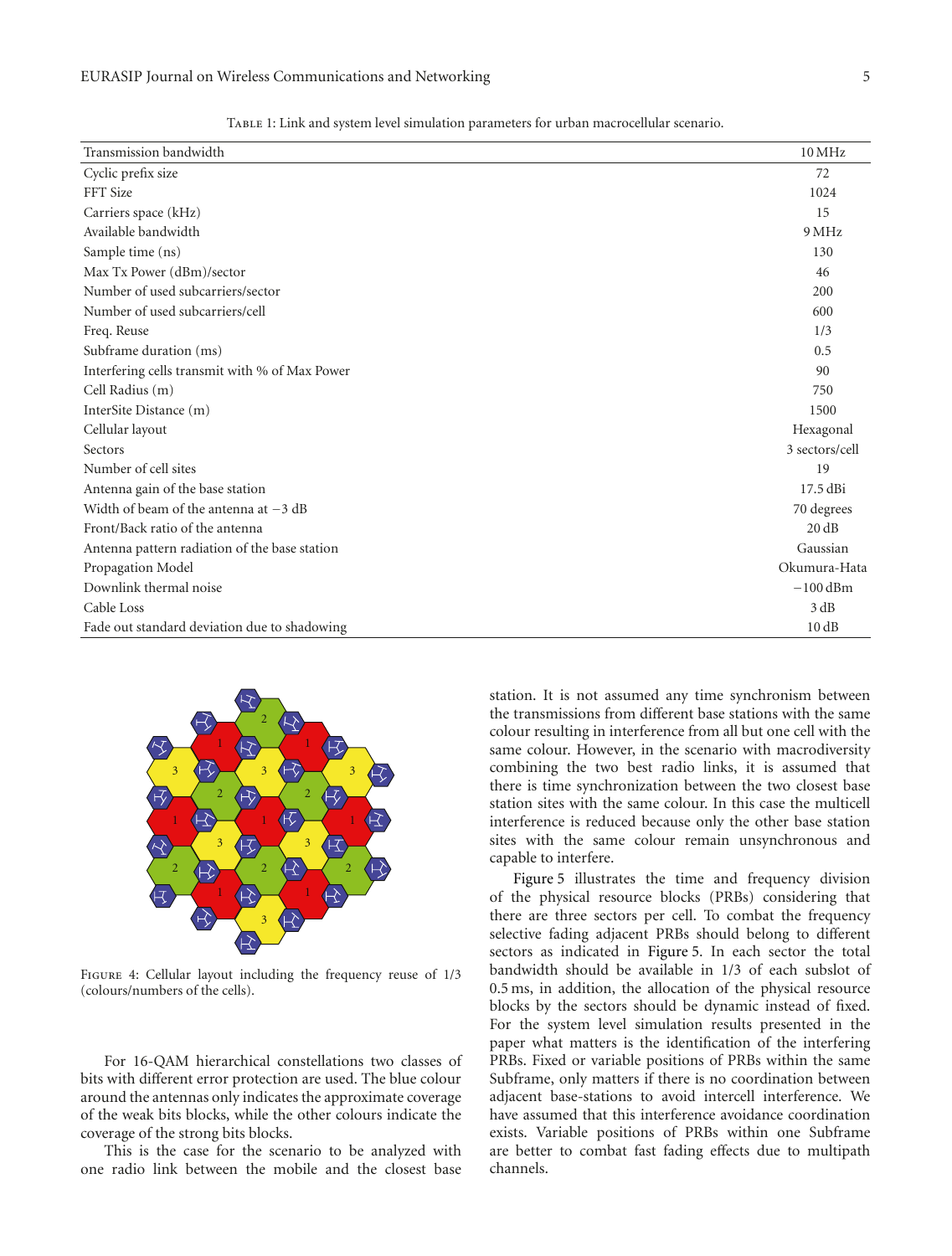

Figure 5: Time and frequency division of the physical resource blocks.

#### **4. System-Level Performance Results**

To study the behavior of the proposed OFDM multiresolution schemes, several simulations were performed for 16- QAM hierarchical modulations.

16-QAM hierarchical constellations are constructed using a main QPSK constellation where each symbol is in fact another QPSK constellation, as shown in Figure 6.

The main parameter for defining one of these constellations is the ratio between  $d_1$  and  $d_2$  as shown in Figure 6:

$$
\frac{d_1}{d_2} = k, \text{ where } 0 < k \le 0.5. \tag{1}
$$

Two classes of bits with different error protection were used. Each information stream was encoded with a block size of 2560 bits per Subframe duration of 0.5 ms. One third of the total physical resource blocks (PRB) are transmitted in each sector. This corresponds to an instantly occupied bandwidth of 3 MHz, where we have considered 20 PRBs each with 150 kHz of adjacent bandwidth (corresponding to 10 subcarriers with frequency spacing of 15 kHz). The number of adjacent subcarriers in each PRB was a study item in 3GPP by the time we started our simulation work. We have considered PRBs with 10 adjacent subcarriers instead of 12 as currently specified by 3GPP. However this change in the size of the PRBs does not change our simulation results for the propagation channels and velocity chosen. We have also chosen PRBs of this size to have an integer number of TV channels (i.e., PRBs) each with bit rate of 256 kbps for the chosen fractional frequency reuse of 1/3. Otherwise it would not be possible to compare directly the OFDM/OFDMA results with those obtained previously with the WCDMA technology. All the parameters used for OFDM during these simulations were based on 3GPP documents [20–23].

We have considered that three different coding rates are used, namely, 1/2, 2/3 and 3/4. This leads to total transmitted information bit rates per cell sector of 5120 kbps, 6825 kbps, and 7680 kbps, respectively. Considering that each PRB carries a different TV program channel this corresponds to channel bit rates of 256 kbps, 341 kbps and 384 kbps, respectively. We have evaluated in the link level simulations the hierarchical 16-QAM with different values of *k* for these

three-channel bit rates. In Figures 7 and 8 we present the BLER versus  $E_s/N_0$  for the channel bit rates 256 kbps and 384 kbps, respectively.

In the legend H1 denotes the strong bits block and H2 the weak bits.  $H1, k = 0.1$  corresponds to the most left curve requiring the minimum  $E_s/N_0$  and H2,  $k = 0.1$  is the most right curve requiring the maximum  $E_s/N_0$ . H1,  $k = 0.5$  and  $H2, k = 0.5$  correspond to the two inner curves that almost overlap (same  $E_s/N_0$ ) in the two figures.  $k = 0$  corresponds to QPSK and its BLER performance is presented only in Figure 7. As expected, QPSK has a better coverage than any of the H1 blocks but obviously its bit rate is half of the set H1+H2 for each  $k \neq 0$ .

Comparison between these two figures indicates that considering any BLER and in particular the reference BLER of 1%, higher channel bit rates require higher SNR) to offer any given BLER, resulting in less coverage. However, higher channel bit rates can provide higher maximum throughputs. For  $k = 0.1$  the coverage of the strong blocks is the maximum, however the coverage of the corresponding weak blocks is the minimum. As a result the resulting total throughput of both types of blocks is the smallest. Notice that  $k = 0.5$  corresponds to the 16QAM uniform constellation, where the strong bits are the standard bits of QPSK modulation, however their coverage is less than the QPSK. The coverage of the corresponding weak blocks  $(k =$ 0*.*5) is the maximum resulting in the highest total throughput of both types of blocks.

For the reference BLER of 1%, the spread in *Es/N*<sup>0</sup> values for different *k* values is much higher for weak blocks compared to strong blocks. As a result, we observe a small coverage gain for smaller *k* values but associated to high loss of total throughput (strong + weak blocks). This can be observed in Figure 9 where the difference, related to QPSK, in required SNR is presented versus *k*, taking the reference BLER of 1%.

We have chosen the  $k = 0.5$  curves for the system level simulations because in this case there is the minimum difference between the BLER performance of H1 and H2, which is expected to assure the best combination of coverage and throughput.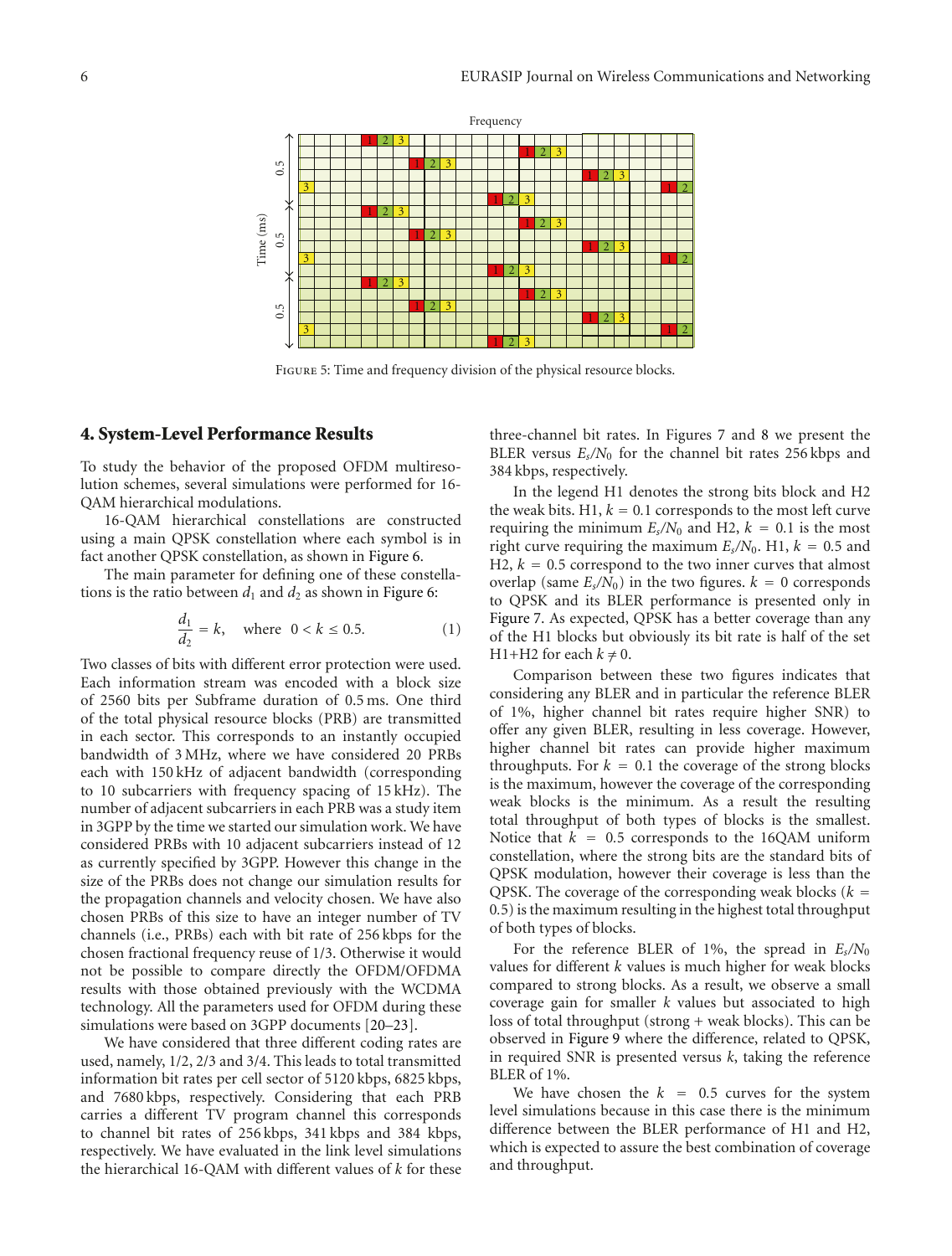

Figure 6: Signal constellation for 16-QAM hierarchical modulation.



Figure 7: BLER versus *Es/N*<sup>0</sup> for hierarchical 16-QAM varying *k*, Rb = 256 kbps, VehA 30 km/h.



Figure 8: BLER versus *Es/N*<sup>0</sup> for hierarchical 16-QAM varying *k*, Rb = 384 kbps, VehA 30 km/h.



Figure 9: ΔSNR versus *k* for hierarchical 16-QAM, 256 kbps, VehA 30 km/h.

In the system level simulations mobile users receive strong and weak bits blocks transmitted from base stations. Each block undergoes small- and-large scale fading and multicell interference. In terms of coverage or throughput the SNR of each block is computed taking into account all the above impairments and based on the comparison between the reference SNR at a BLER of 1%, and the evaluated SNR it is decided whether the block is or not correctly received. This is done for all the transmitted blocks for all users in all sectors of the 19 cells, during typically 10 minutes.

Figure 10 presents the coverage versus the fraction of the total transmitted power (*Ec/I*or), for the multicell interference scenario where there is interference only from 1/3 of the sectors due to the frequency reuse of 1/3 (see Figure 4). All interfering sites transmit with the maximum power of 80% according to the parameters indicated in Table 1. The cell radius is 750 m, and we have separated strong blocks (H1) from weak blocks (H2) without including macrodiversity combining. The multicell interference is 90% of the maximum transmitted power in each site. For *Ec/I*or = 50% and channel bit rate 256 kbps the coverage of H1 is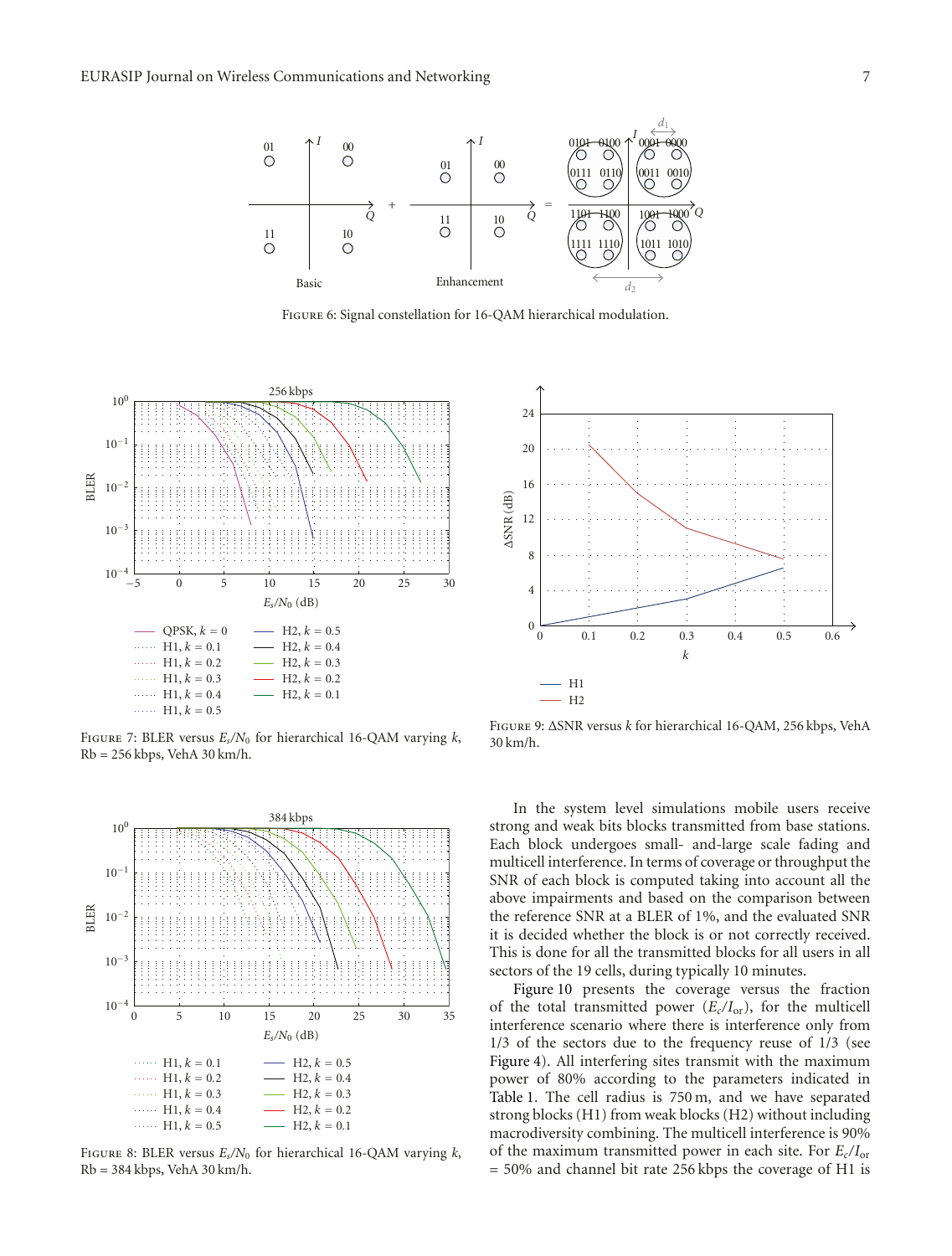

Figure 10: Average coverage (%) versus *Ec/I*or, 1 Radio Link, *k* = 0*.*5.



Figure 11: Average coverage (%) versus *Ec/I*or, 2 Radio Links, *k* = 0*.*5.

95% and for H2 is 85%. For the same *Ec/I*or , but 384 kbps data rate, the coverage values of H1 and H2 are 39% and 30%, respectively. In both cases there is a difference of about 10% between the coverage of H1 and H2 due to the chosen  $k = 0.5$ .

Figure 11 present the coverage versus  $E_c/I_{\text{or}}$  separating strong blocks (H1) from weak blocks (H2) with macrodiversity combining of the best two radio links. For  $E_c/I_{or}$  = 20% regardless of the channel bit rate and the type of blocks the coverage is always above 95%. However, for 384 kbps the coverage values of H1 and H2 are different from each other.

Only for  $E_c/I_{or} = 50\%$  the coverage of strong blocks is above or equal to 95% for 384 kbps, but for 256 kbps the coverage value for strong blocks is above 95% for  $E_c/I_{or}$  = 5%. This indicates that as long as there is macrodiversity combining of the two best links it is possible to increase the channel bit rate or increase the number of transmitted channels keeping the same bit rate.



FIGURE 12: Throughput versus  $E_c/I_{\text{or}}, R = 750 \text{ m}, k = 0.5$ .



FIGURE 13: Throughput versus distance between UEs and BS,  $k =$ 0*.*5.



Figure 14: Average coverage (%) versus *Ec/I*or, 2 Radio Links, *k* = 0*.*4.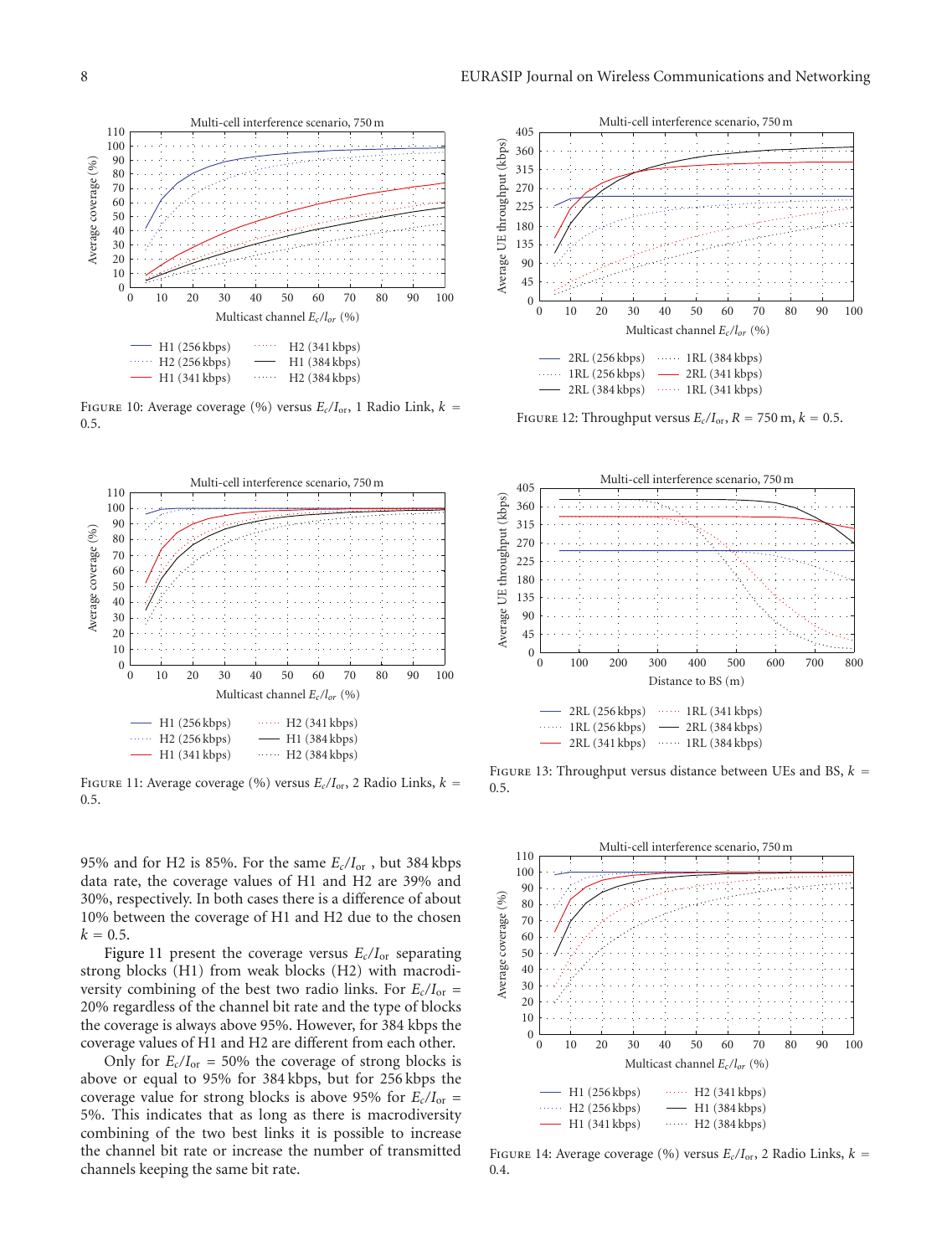

Figure 15: Average coverage (%) versus *Ec/I*or, 2 Radio Links, *k* = 0*.*1.



FIGURE 16: Throughput versus  $E_c/I_{\text{or}}$ ,  $k = 0.4$ .



FIGURE 17: Throughput versus  $E_c/I_{\text{or}}$ ,  $k = 0.1$ .

Figure 12 considers the throughput distribution as function of the *Ec/I*or for multicellular network with and without macrodiversity for the cell radius of 750 m. We observe a considerable gain in throughput when macrodiversity (2RL) is considered compared to the single radio link case. This is particularly true for the high bit rate 384 kbps. For the low bit rate the macrodiversity gain is not so substantial as the throughput performance is already good for a single radio link.

Figure 13 considers the throughput distribution as function of the distance between UEs and BS for the  $E_c/I_{or} = 90\%$ , with and without macrodiversity for the same cell radius of 750 m. For the chosen *Ec/I*or, macrodiversity (2RL) assure almost the maximum throughput for 256 kbps, however it is more obvious the decrease in throughput for 384 kbps and mobile users at the cell borders. It is obvious that without macrodiversity (1RL case), only for the 256 kbps channel, the throughput is almost the maximum regardless of the distance. For the high bit rate 384 kbps a single radio link only offers high throughput for users close to the base station.

Based on these results for the 16QAM multiresolution scheme in the multicellular network with macrodiversity combining (compared to one radio link) it is possible to increase the channel bit rate keeping the same number of channels or increasing the number of channels keeping the same bit rate per channel. In terms of broadcasting mobile TV channels it might be important to increase the InterSite distanced to 1500 m to reduce the number of sites.

In Figures 14 and 15 the coverage performance curves for  $k = 0.4$  and  $k = 0.1$ , versus  $E_c/I_{\text{or}}$ , are presented and should be compared to the corresponding figure with  $k = 0.5$ , Figure 11. As expected the difference of coverage between H1 and H2 blocks increases with decreasing *k*, this is more noticeable for small *k* values such as  $k = 0.1$  where even with macrodiversity combining the coverage of H2 blocks is rather low.

In Figures 16 and 17 the throughput performance versus  $E_c/I_{\text{or}}$ , for  $k = 0.4$  and  $k = 0.1$  are presented and should be compared to Figure 12. With or without macrodiversity combining there is about the same throughput for  $k =$ 0.5 and  $k = 0.4$ . However, there is a substantial decrease in throughput for  $k = 0.1$  without and especially with macrodiversity combining, independently of the channel bit rate.

To get the 16QAM multiresolution gain compared to the single resolution with QPSK we should compute the aggregate throughput in all the cell area with multiresolution and divide by the single resolution aggregate throughput in the cell area. As the coverage of QPSK blocks is the same of strong bits blocks of hierarchical 16QAM due to macrodiversity combining the comparison of the aggregate throughput is based on the different coverage of the weak bits blocks.

From Figures 12 and 16 it is clear that the smallest throughput gain is achieved for coding rate = 1/2 (256 kbps). For this case, the throughput gain is two, remember that the single resolution throughput of QPSK is 128 kbps. The highest throughput gain is achieved for coding rate = 3/4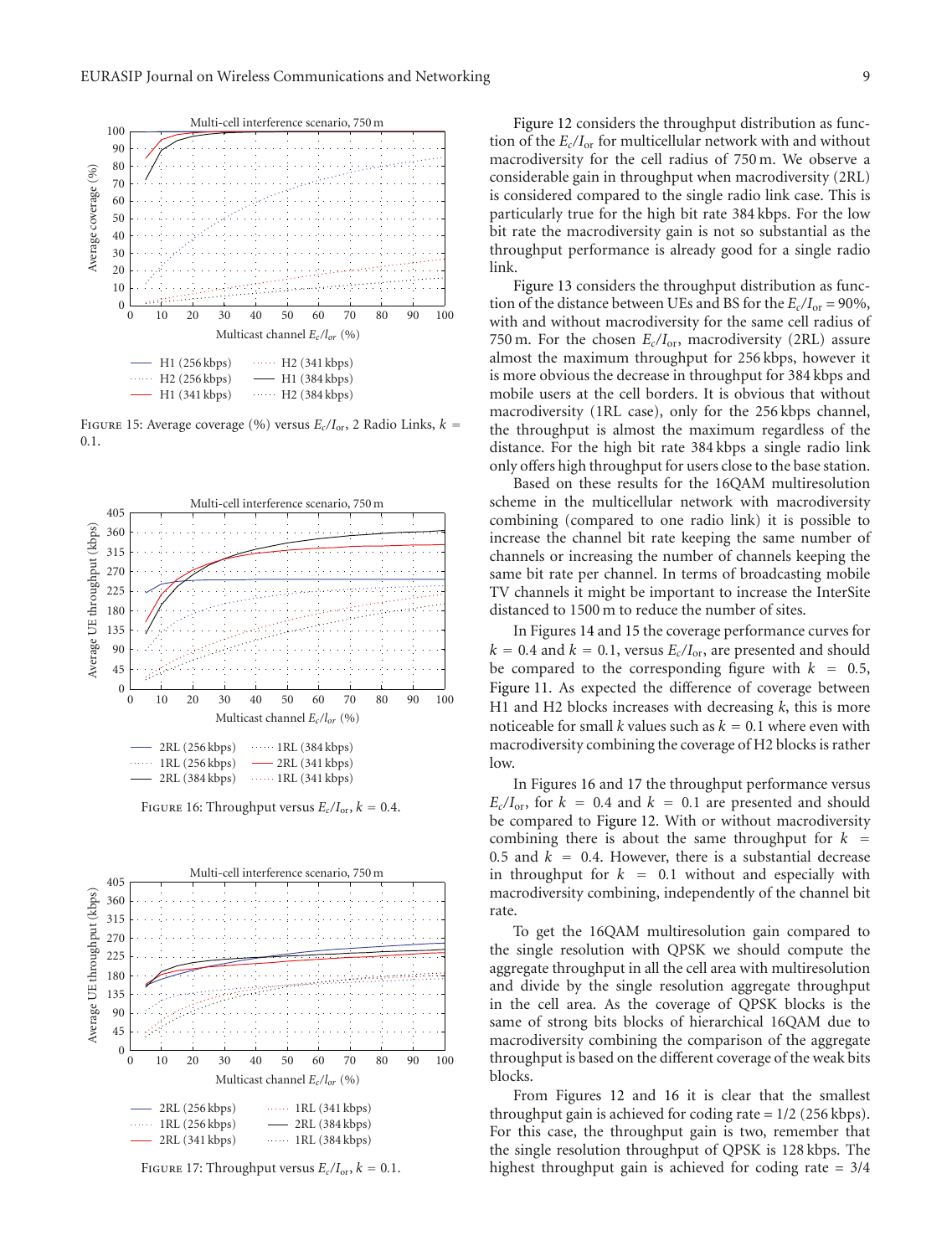Table 2: Capacity values for 16QAM hierarchical multiresolution OFDMA.

| O <sub>0</sub> S |    | No. of channels Spectral efficiency ISD | Bandwidth |
|------------------|----|-----------------------------------------|-----------|
| 256 kbps         | 30 | $0.768$ bps/Hz/cell $1500$ m $10$ MHz   |           |
| O <sub>0</sub> S |    | No. of channels Spectral efficiency ISD | Bandwidth |
| 384 kbps         | 20 | $0.768$ bps/Hz/cell 1500 m              | 10 MHz    |
|                  |    |                                         |           |

Table 3: Capacity values for QPSK single resolution, CDMA scheme for 5 MHz bandwidth.

| O <sub>0</sub> S | No. of channels Spectral efficiency ISD Bandwidth |  |
|------------------|---------------------------------------------------|--|
| 256 kbps         | 0.358 bps/Hz/cell 1000 m 5 MHz                    |  |

(384 kbps). For this case, the throughput gain is almost three (for  $k = 0.5$  the throughput of 384 kbps is achieved up to 600 m far from the base station (BS) as shown in Figure 13). However for  $k = 0.1$  the throughput gain never reaches two (see Figure 17). So it is important to choose *k* values between [0.4,0.5] to achieve the highest multiresolution gain.

# **5. Summary and Conclusions**

We have studied and evaluated the use of QAM hierarchical constellations in an OFDM system as a multiresolution scheme for the enhanced MBMS network. Scenarios based on multicell networks without and with macrodiversity combining were evaluated using multiresolution based on 16QAM hierarchical modulation.

We can conclude that multiresolution works fine with any of the analyzed scenarios, multicell networks without or with macrodiversity combining. Indeed it works better with multicell with macrodiversity than with multicell without macrodiversity. In multicell networks without macrodiversity due to the higher sensitivity to the channel bit rate of higher-order constellations we can increase the channel bit rate of each TV channel for users close to the base station. In multicell scenario with macrodiversity, the multiresolution schemes become less sensitive to the used channel bit rates.

In multicell without macrodiversity to achieve higher multiresolution gain it is suggested to use the channel bit rate of 256 kbps, that is, the channel coding rate of 1/2. As long as there is previous recording of link quality information in the cell, it is recommended that a few different groups should be formed with different channel bit rates in order to increase the levels of multiresolution. One way to achieve this is the combination of hierarchical QAM modulations with MIMO  $2 \times 2$ .

It was concluded that to achieve the highest multiresolution gain is important to choose *k* values between (0.4,0.5) and avoid smaller *k* values.

For the high channel bit rate 384 kbps, the spectral efficiency achieved per cell sector considering that 20 TV channels are transmitted simultaneously in the total bandwidth of 10 MHz is 0.768 bps/Hz/cell. This value of spectral efficiency is valid for users at the cell border. The

InterSite-distance (ISD) associated to this spectral efficiency is 1500 m. Alternatively, 30 TV channels with 256 kbps could be transmitted at the same time as indicated in Table 2.

Table 3 shows the capacity of MBMS single resolution taking into account results for the standard MBMS normalized in Release 6 and as presented in [25] for the same scenario with macrodiversity of two radio links.

The comparison between Tables 2 and 3 is not straightforward due to the difference of bandwidth and ISO. However it is possible to draw a capacity gain of at least two between hierarchical 16QAM and QPSK (notice that higher ISD is an advantage for broadcasting).

In the future we will study and evaluate the use of 64QAM hierarchical constellations and MIMO (spatial multiplexing) in an OFDM/OFDMA system as other multiresolution schemes for the enhanced MBMS network. The scenario based on the use of single-frequency network (SFN) with the Multimedia Broadcast over SFN (MBSFN) channel will be also evaluated for 16OAM hierarchical modulation and compared with the present work.

#### **References**

- [1] "Feasibility study on improvement of the multimedia broadcast multicast service (MBMS)," Tech. Rep. 25.905 version 7.2.0 Release 7, 3GPP, Sophia Antipolis Cedex, France, June 2007, http://www.3gpp.org.
- [2] H. Sari, Y. Levy, and G. Karam, "An analysis of orthogonal frequency-division multiple access," in *Proceedings of IEEE Global Telecommunications Conference (GLOBECOM '97)*, vol. 3, pp. 1635–1639, Phoenix, Ariz, USA, November 1997.
- [3] I. Koffman and V. Roman, "Broadband wireless access solutions based on OFDM access in IEEE 802.16," *IEEE Communications Magazine*, vol. 40, no. 4, pp. 96–103, 2002.
- [4] J. A. C. Bingham, "Multicarrier modulation for data transmission: an idea whose time has come," *IEEE Communications Magazine*, vol. 28, no. 5, pp. 5–14, 1990.
- [5] T. Cover, "Broadcast channels," *IEEE Transactions on Information Theory*, vol. 18, no. 1, pp. 2–14, 1972.
- [6] K. Ramchandran, A. Ortega, K. M. Uz, and M. Vetterli, "Multi-resolution broadcast for digital HDTV using joint source/channel coding," *IEEE Journal on Selected Areas in Communications*, vol. 11, no. 1, pp. 6–23, 1993.
- [7] H. Jiang and P. A. Wilford, "A hierarchical modulation for upgrading digital broadcast systems," *IEEE Transactions on Broadcasting*, vol. 51, no. 2, pp. 223–229, 2005.
- [8] S. Wang, S. Kwon, and B. K. Yi, "On enhancing hierarchical modulation," in *Proceedings of IEEE International Symposium on Broadband Multimedia Systems and Broadcasting (BMSB '08)*, pp. 1–6, Las Vegas, Nev, USA, March-April 2008.
- [9] P. K. Vitthaladevuni and M.-S. Alouini, "A closed-form expression for the exact BER of generalized PAM and QAM constellations," *IEEE Transactions on Communications*, vol. 52, no. 5, pp. 698–700, 2004.
- [10] N. Souto, F. A. B. Cercas, R. Dinis, and J. Silva, "On the BER performance of hierarchical M-QAM constellations with diversity and imperfect channel estimation," *IEEE Transactions on Communications*, vol. 55, no. 10, pp. 1852–1856, 2007.
- [11] M. Vetterli and K. M. Uz, "Multiresolution coding techniques for digital television: a review," *Multidimensional Systems and Signal Processing*, vol. 3, no. 2-3, pp. 161–187, 1992.